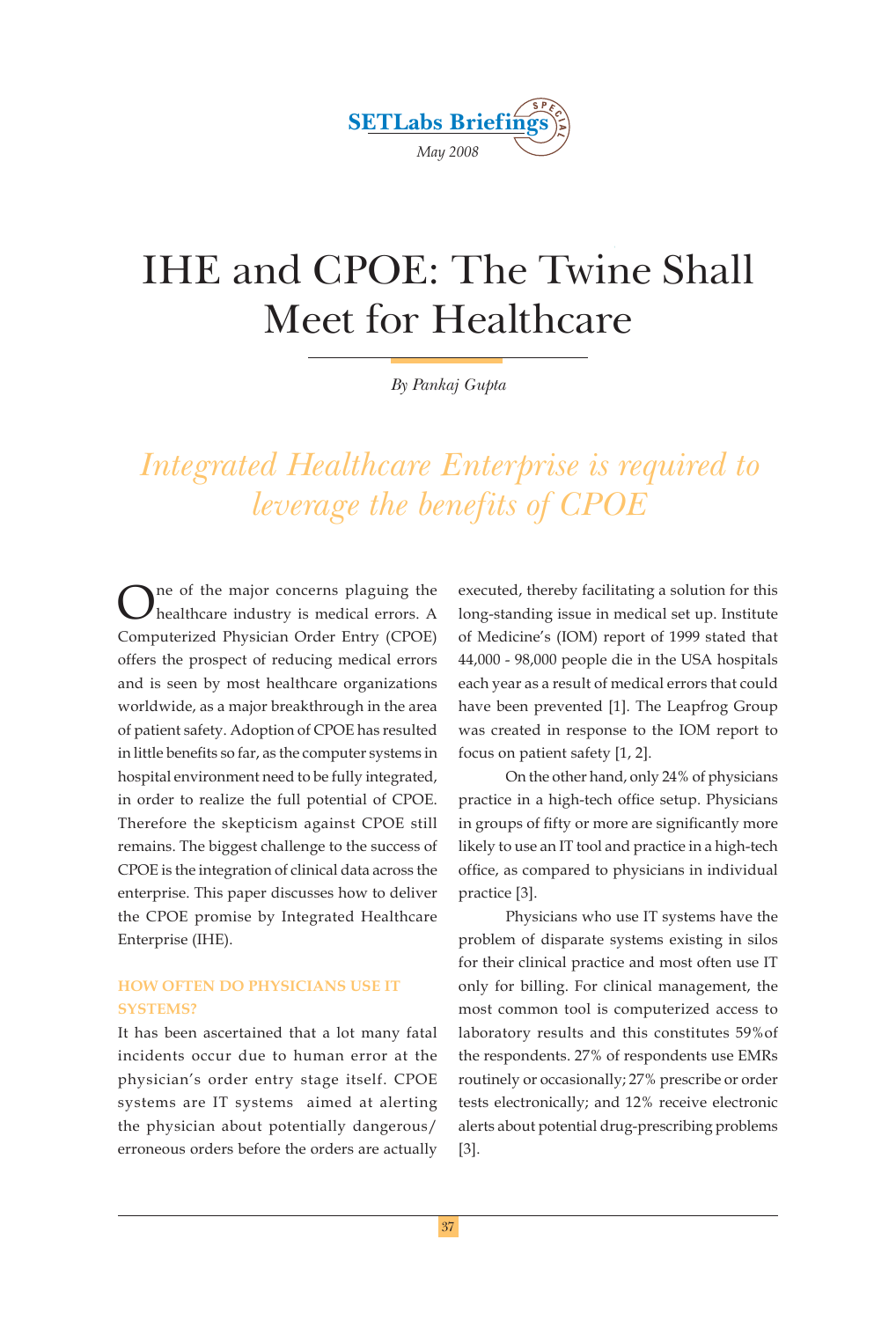The biggest obstacle to the adoption of CPOE is the communication gap that exists between the vendors of different clinical systems. That is the reason why IHE is laying down the framework for passing vital health information seamlessly from application to application, system to system and setting to setting — across the entire healthcare enterprise. IHE is a US national vision of a connected and interoperable healthcare infrastructure. It is one of the most significant healthcare industry efforts of the 21st century. Healthcare Information and Management Systems Society (HIMSS) has taken a leadership role in making this vision a reality [4].

 The top 3 barriers to adoption of IT are start-up costs (56%), lack of uniform standards (44%), and lack of time (39%) [3]. In spite of all odds, the testimony to the benefits of CPOE is that more than 10% of U.S. hospitals now have CPOE [5, 6].

 Fully integrated CPOE systems can be remarkably effective in reducing the amount of serious medication errors. A study led by David Bates MD, Chief of General Medicine at Boston's Brigham and Women's Hospital, demonstrated that CPOE reduced error rates by 55% — from 10.7 to 4.86 events per 1000 patient days. Preventable Adverse Drug Events (ADEs) declined 17% from 4.69 to 3.88 per 1000 patient days, while non-intercepted potential ADEs declined 84% from 5.99 to 0.98 per 1000 patient days. The prevention of errors was attributed to the CPOE system's structured orders and medication checks [5, 6].

 Errors can best be avoided by designing the healthcare systems in a way that makes it difficult for people to commit mistakes and easier for them to do it right. For instance, implementing early warning systems in medication process will yield better human performance and reduce errors.

#### **CPOE SYSTEMS INTERCEPT ERRORS**

One of the IOM report's main conclusions is that the majority of medical errors do not result from individual recklessness or the actions of a particular group – this is not a "bad apple" problem. Most often, errors are caused by faulty systems, processes and conditions that lead people to make mistakes or fail to prevent more such mistakes [1].

 Errors happening due to illegibility of physician's notes in the clinical setting have been a long-standing and recurring complaint from the paramedical staff (pharmacists, nurses and other ancillary staff). Electronic Medical Records (EMR) solves the issue of illegible physician notes to a large extent. However, EMR leaves scope for human error at the stage of physician order entry itself. This is where CPOE standards fill the gap to prevent erroneous or dangerous orders to get past the physician stage.

 CPOE systems are electronic prescribing systems that intercept errors when they most commonly occur — at the time medications are ordered. Through CPOE, physicians enter orders into a computer rather than on paper -- these orders are then integrated with patient information, including laboratory and prescription data. The order sets are automatically checked for inappropriate/ dangerous orders before they are executed.

 Over a period of time many clinical decision support systems have come up with CPOE concepts. However, The Leapfrog Group has now laid down a set of standards for the computer programs for alerting health care providers to potentially harmful therapeutic decisions before orders are processed.

 The Leapfrog Group says that in order to fully meet the CPOE Standard, hospitals must: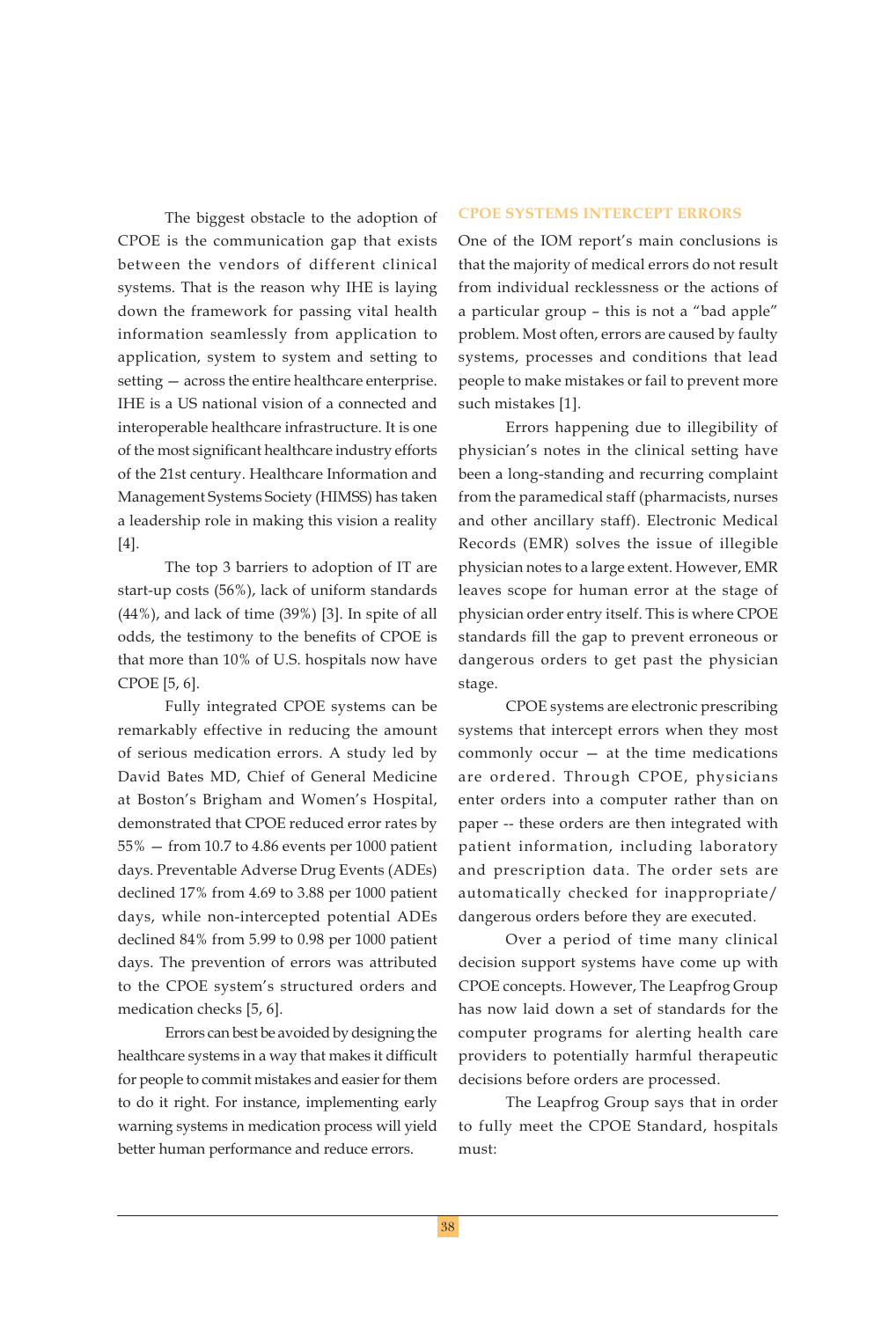- 1. Assure that at least 75% of medication orders are entered by the physicians via a computer system that includes prescribing error prevention software;
- 2. Demonstrate that at least 50% of common and serious prescribing errors are caught by the in-patient CPOE system and relevant alerts are given to the physicians
- 3. Require that a reason for overriding an interception has to be electronically documented by the physicians, prior to doing so [7].

 CPOE standards recommend that alerts be given to the physician for basic to expert

where an integrated system like IHE comes in.

### **CPOE REQUIRES ENTERPRISE LEVEL INTEGRATION**

Decentralized and fragmented nature of healthcare delivery system has been the oft-cited problem that has contributed to medical errors. When there are multiple providers in different settings, none of whom has access to complete information, things often go haywire [1]. IHE – including IT infrastructure, EMR, computer-based data capture, data storage and data retrieval are pre-requisites for institutionalizing CPOE standards.

*CPOE decisions cannot be made in isolation. They need to be supported with data from various hospital systems. This is where the need for IHE is deeply felt*

level warnings. The range of alerts varies from the drug allergy and drug overdose (basic alert) to contra-indication based on individual's laboratory studies (expert alert). Basic level alerts are simple alerts, e.g., allergy to penicillin and overdose of antihistamine. Whereas, alerts for unusual drop in blood clotting time and prothrombin laboratory values in patient's charts due to increasing dose of anti-coagulant like warfarin, is an expert level alert.

 CPOE systems need a fully integrated data to be available for the decision making as CPOE decisions cannot be made in isolation. It requires data from numerous systems such as EMR, past prescriptions, orders, lab, pharmacy, in-patient record and drug index etc. This is

 Computer systems have evolved in the hospital environment over a period of time. The early computer systems in the hospitals were essentially standalone islands of patient data that could not communicate with other systems in the same department, let alone the other systems in the hospital. Nowadays, most hospitals are investing time and effort for integrating various standalone systems across departments to reduce errors during dual entry of patient data and enable physician order execution in near realtime.

 Figure 1 overleaf shows that the computer systems in hospitals are evolving from standalone data collection mode to an IHE [8]. Once the systems are integrated, the stage is set to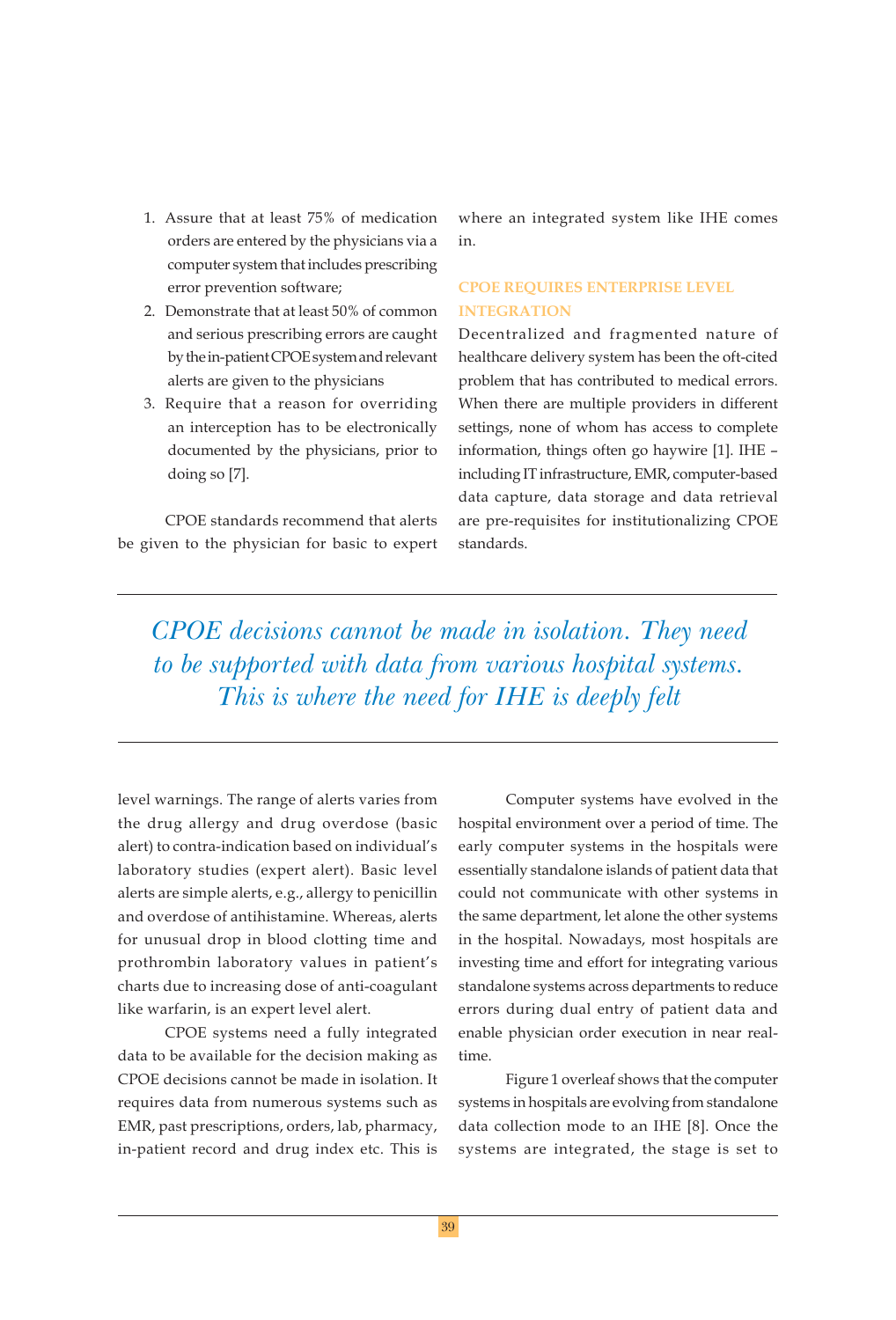

institutionalize CRM, evidence based medicine and the topmost layer of patient safety — CPOE.

 The challenge before IHE is the lack of a uniform standard for integrating all the pieces of a healthcare delivery organization. HL7 Standards are available for integrating most of the hospital systems such as - clinical, lab, pharmacy, administration, etc. Similarly, DICOM standard is being used for integrating radiology and imaging systems. However, there are major gaps between radiology/imaging workflows and rest of the hospital workflows because DICOM and HL7 are two different standards and do not interact with each other. Nevertheless HL7 3.0 is making an effort to provide DICOM support also. On top of that HL7 2.x series and HL7 3.0 series are very different from each other and do not offer any backward and forward compatibility.

 To complicate the issue further, end-to-end integration becomes more distant dream due to

lack of integration standards for medical devices e.g., ICU monitoring devices, bedside monitoring devices, homecare and remote monitoring devices. Each manufacturer has his own standards and the industry is yet to reach a uniform standard for medical device integration.

 Though all the large clinical systems vendors are making sincere efforts to make their products CPOE compliant, the reality is that hospitals usually have islands of computer systems installed/ built at various periods of time by different product vendors. Enterprise wide CPOE will remain a distant dream unless large IT and Healthcare-IT vendors come out of business silos and move to open standards to help health delivery industry to integrate the standalone systems and tide over the chasm.

#### **CPOE AND IHE**

CPOE alerts need a huge enterprise-wide knowledge base to operate at the backend. Some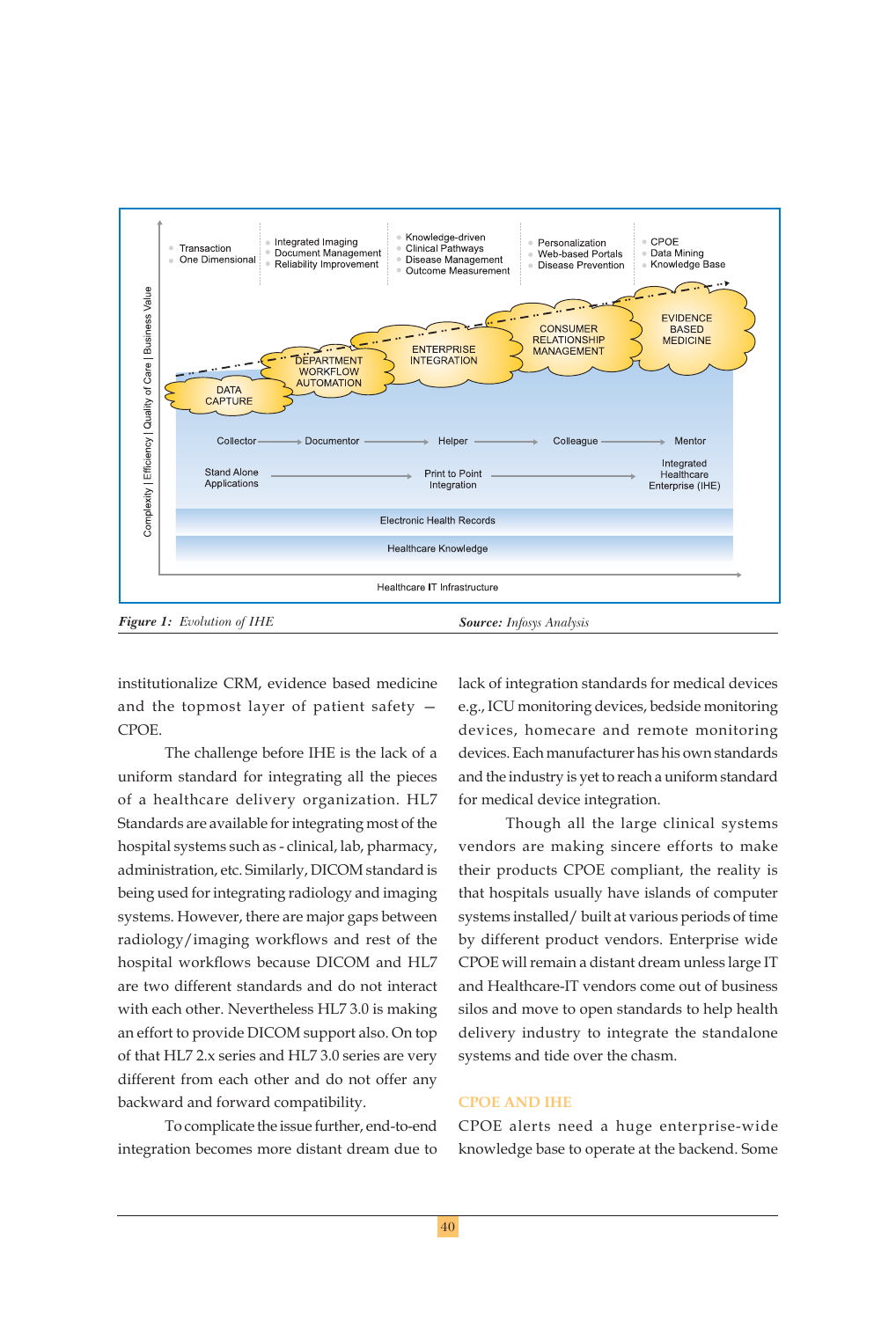of the medical knowledge is readily available whereas some of it is still state, region and hospital specific. Expert/ Advance level alerts e.g., druglab-document alert will need data from across different hospital systems. These systems need to be integrated to yield full benefits of CPOE.

Some examples of the system integration required for CPOE include:

- Prompts that warn against the possibility of drug interaction, allergy, overdose, etc. — Need integration of prescription, orders, pharmacy, in-patient EMR and drug index
- Modify prescriptions timely and in quick response to changes in lab values of the patient – Need integration of orders, EMR, pharmacy and lab
- Accurate, current information that helps physicians prescribe the new or alternative drugs when required – Need integration of orders, EMR, drug index and publication reference database
- Drug-specific information that eliminates confusion among drug names that sound alike – Need integration of orders, drug index and publication reference database
- Improved communication between physicians and pharmacists – Need integration of orders, in-patient EMR and pharmacy
- Reduced healthcare costs and hospital stay due to improved efficiencies. - Need integration of orders, EMR, pharmacy, labs, billing, etc.

#### **THE MID-WAY SOLUTION**

The mid-way solution is to build an IHE platform that integrates all the different silos systems of the physician, hospital, administration, billing, lab, radiology, pharmacy and the community around.

 The IHE solution should have built-in healthcare systems integration protocols and standards such as HL7 2.x, HL7 3.0, DICOM, CCR, ASN.1, X12, EDI etc. The solution should also go beyond existing standards and provide integration capability with commonly used medical devices and drug clinical trial systems. It should serve a purpose such that a universal database can be built to pool metadata from all the source systems and make the complete transaction data available on demand. Also the transaction data needs to be loaded into datawarehouse cubes for reporting. Finally, the solution should have a decision support engine to enable the implementation of CPOE rules that span data sets, sitting in different systems across the hospital like physician's office, lab, radiology section, pharmacy, etc. Some CPOE rules are generic and some are region/location/ site/specialty and physician specific.

 The icing on the cake is when the endusers are able to get onboard a single system and view the data from the source systems with a single sign-on capability. The system recognizes the end user e.g., physician, nurse, medical staff, patient, etc. and shows only the relevant information based upon personal preferences.

 Such a solution will bridge the gap between what is available and what is desired, without the hospitals having to rip and replace the existing systems. Although such a solution will be an interim one, it will fill the gap until larger fully integrated CPOE compliant Hospital Information Systems (HIS) become ubiquitous and affordable.

#### **CONCLUSION**

To derive the true benefits of CPOE the challenge is to create user-friendly, seamless systems that integrate all critical disparate systems throughout the enterprise, including patient records, order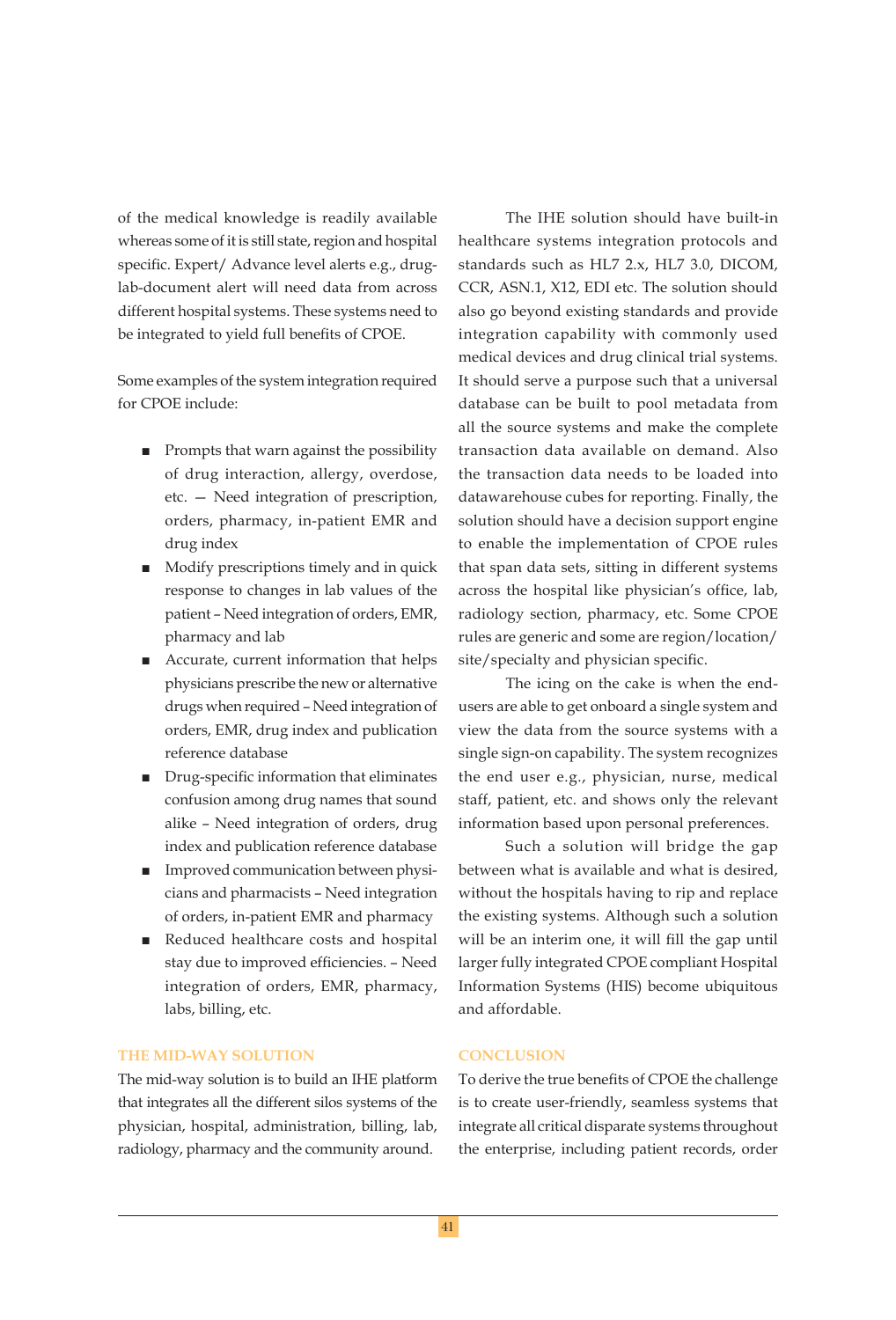entry, pharmacy, radiology and lab.

It is difficult to completely replace legacy clinical systems with a single, monolithic solution in terms of time and expense. A more prudent and less disruptive approach is by taking the application integration route to meet CPOE requirements. Although such a solution will be an interim solution, it is likely fill the gap until larger fully integrated CPOE compliant HIS becomes ubiquitous and affordable.

 Errors can happen anywhere in the clinical workflow e.g., orders, labs, dispensing or drug administration. CPOE systems can not only check repetitive orders but can also significantly cut down the delays between writing and completing orders. CPOE can cut staff costs directly by reducing the time spent by nursing, pharmacy and other ancillary services on understanding and filling orders such as labs, dispensing and drug administration. So, health care institutions have much to gain in efficiency and cost savings from integrating the systems across the hospital to enable a CPOE system.

#### **REFERENCES**

- 1. LT Kohn et al., To Err is Human: Building a Safer Health System, Institute of Medicine Committee on Quality of Health Care in America, USA National Academy Press, 1999. Also available at http://www.nap. edu/html/to\_err\_is\_human/exec\_summ. html
- 2. Robert G Berger et al., Computerized Physician Order Entry: Helpful or Harmful? Journal of American Medical Informatics Association, Vol 11, 2004, pp 100-103. Also available on http://www.jamia.org
- 3. A M Audet et al., Information Technologies: When Will They Make It into Physicians' Black Bags? MedGenMed, Vol 6, No 4, 2004. Also available at http://www. pubmedcentral.nih.gov/articlerender.fcgi ?tool=pubmed&pubmedid=15775829
- 4. IHE: Integrated Healthcare Enterprise. Available at http://www.himss.org/ASP/ topics\_ihe.asp
- 5. Fact Sheet: Computerized Physician Order Entry (CPOE), The Leapfrog Group for Patient Safety, Available at http://www. leapfroggroup.org/media/file/Leapfrog-Computer\_Physician\_Order\_Entry\_Fact\_ Sheet.pdf
- 6. D W Bates et al., Effect of Computerized Physician Order Entry and a Team Intervention on Prevention of Serious Medication Errors, Journal of American Medical Association, Vol 280, 1998, pp 1311- 1316. Also available at http://jama.amaassn.org/cgi/content/full/280/15/1311
- 7. J S Ash et al., Some Unintended Consequences of Information Technology in Healthcare: The Nature of Patient Care Information Systems-related Errors, Journal of American Medical Informatics Association, Vol 11, 2004, pp 104-112. Also available on http://www.jamia.org
- 8. Pankaj Gupta, CPOE: Way Forward, ICMIT-IIT Conference, Kharagpur, 2005
- 9. C J McDonald et al., Physicians, Information Technology and Healthcare Systems: A Journey, Not a Destination, Journal of American Medical Informatics Association, Vol 11, 2004, pp 121-124. Also available on http://www.jamia.org.